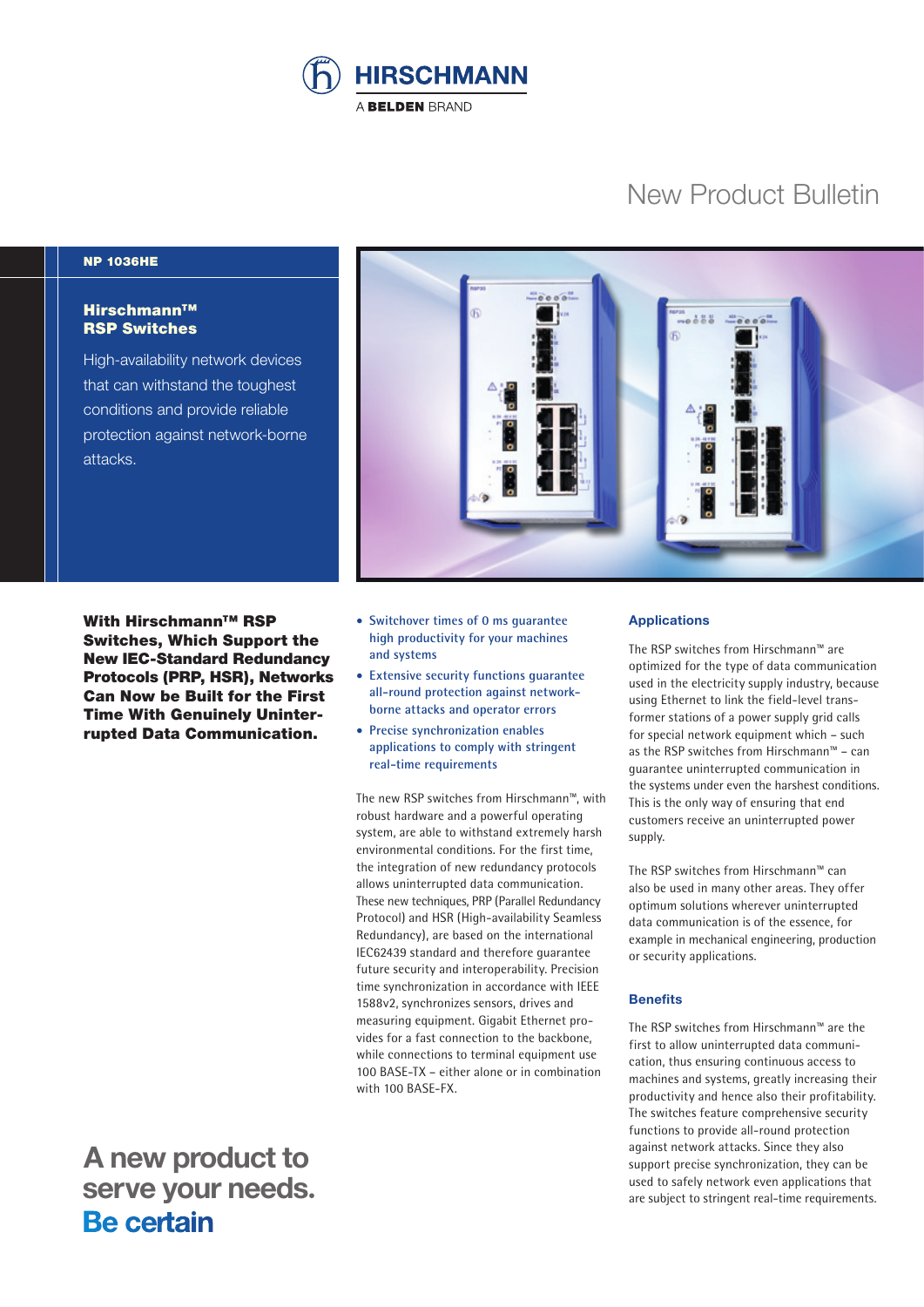



## Hirschmann™ RSP Switches

RSP switches from Hirschmann™ offer eleven ports, three of which can be equipped with SFP transceivers that support Fast (100 BASE-FX) or – optionally – Gigabit-Ethernet (100/1000 BASE-FX). The remaining ports can be used either for 100 BASE-TX or as a combination of four SFP transceivers and four TX ports. These switches are also remarkable for their extensive management and redundancy methods, as well as enhanced security mechanisms. In addition is a version available that supports precise synchronization compliant with IEEE 1588v2, plus PRP (Parallel Redundancy Protocol) and HSR (High-availability Seamless Redundancy).

### **The Advantages at a Glance**

- Extensive range of redundancy methods: PRP, HSR, PRP/HSR Red Box, MRP, Fast MRP, RSTP
- Precise synchronization compliant with IEEE 1588v2
- Enhanced security mechanisms: authentication, radius, role based access, port security, SSHv2, HTTPS and SFTP, plus others currently in preparation.
- Fast device replacement, comprehensive logging and storage of all configuration data, plus operating software updates via SD card
- High level of vibration resistance
- Broad immunity to electrostatic discharges and magnetic fields
- Temperature range from -40°C to +70°C
- Power supply 24/36/48 V DC or 60/120/250 V DC and 110/230 V AC
- Strong and compact metal housing

0 ms switchover time – the RSP switches from Hirschmann™ support the redundancy protocols PRP and HSR.



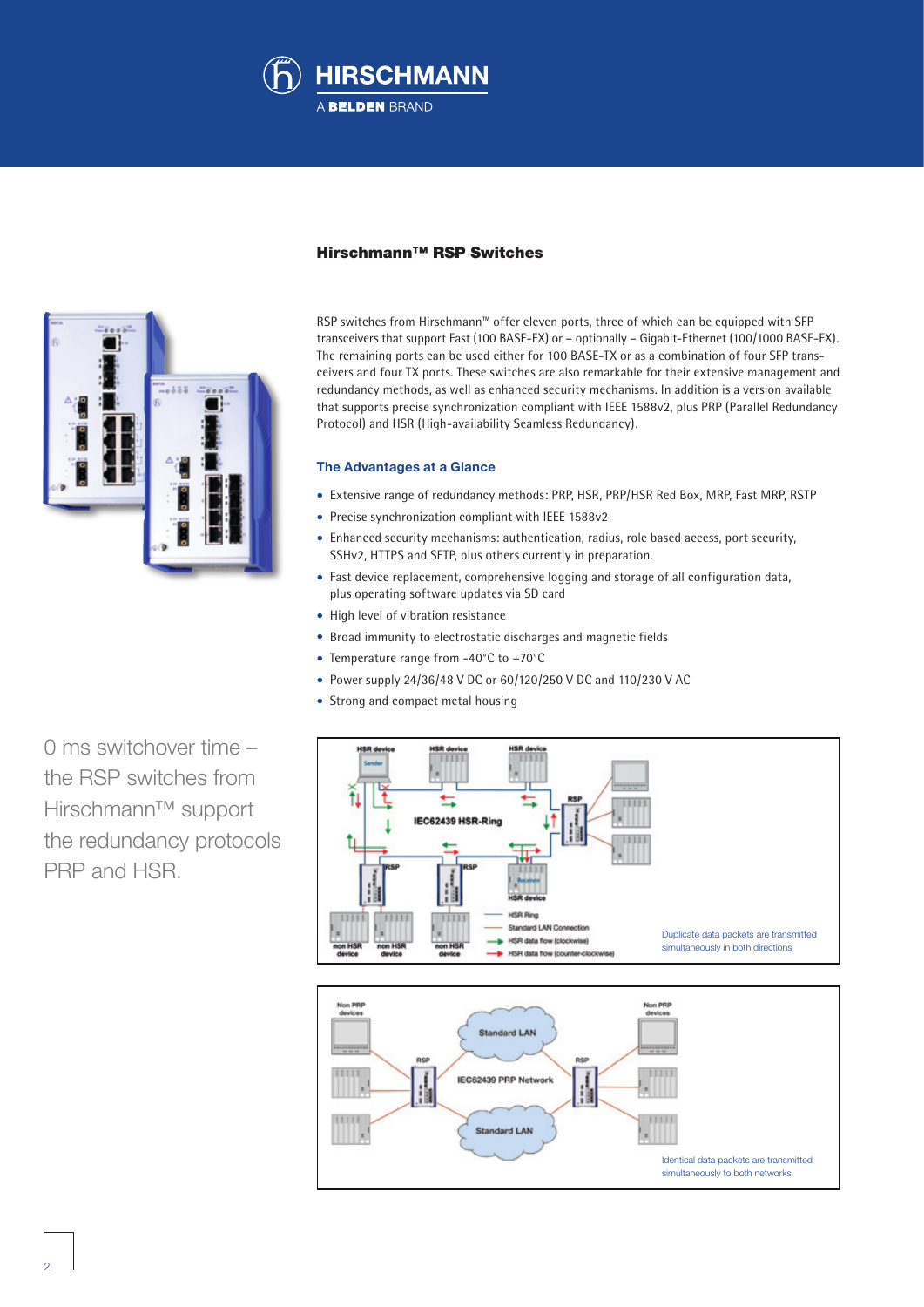

#### Technical Information

| <b>Product Description</b>                    |                                                                                                                                                                                                                                                                                                                                                                                      |                                                                                                     |                                                                                                  |                                                                                                      |
|-----------------------------------------------|--------------------------------------------------------------------------------------------------------------------------------------------------------------------------------------------------------------------------------------------------------------------------------------------------------------------------------------------------------------------------------------|-----------------------------------------------------------------------------------------------------|--------------------------------------------------------------------------------------------------|------------------------------------------------------------------------------------------------------|
| <b>Type</b>                                   | <b>RSP20-xx</b>                                                                                                                                                                                                                                                                                                                                                                      | <b>RSP30-xx</b>                                                                                     | RSP25-xx                                                                                         | RSP35-xx                                                                                             |
| <b>Description</b>                            | Managed, Industrial Switch DIN Rail, fanless design                                                                                                                                                                                                                                                                                                                                  |                                                                                                     |                                                                                                  |                                                                                                      |
| <b>Port Type and Quantity</b>                 | Ports in total: 11, 3 x FE SFP slots,<br>4 x FE SFP/4 x 10/100 TX ports,<br>or 8 x 10/100 TX ports                                                                                                                                                                                                                                                                                   | Ports in total: 11, 3 x FE/GE SFP<br>slots, 4 x FE SFP/4 x 10/100 TX<br>ports, or 8x10/100 TX ports | Ports in total: 11, 3xFE SFP slots,<br>4 x FE SFP/4 x 10/100 TX ports,<br>or 8 x 10/100 TX ports | Ports in total: 11, 3 x FE/GE SFP<br>slots, 4 x FE SFP/4 x 10/100 TX<br>ports, or 8x 10/100 TX ports |
| <b>Additional Interfaces</b>                  |                                                                                                                                                                                                                                                                                                                                                                                      |                                                                                                     |                                                                                                  |                                                                                                      |
| V.24 Interface                                | 1 x RJ11 socket                                                                                                                                                                                                                                                                                                                                                                      |                                                                                                     |                                                                                                  |                                                                                                      |
| <b>SD Card Slot</b>                           | 1x to connect auto-configuration adapter ACA31 (SD-card)                                                                                                                                                                                                                                                                                                                             |                                                                                                     |                                                                                                  |                                                                                                      |
| <b>Gigabit Ethernet Network Size</b>          |                                                                                                                                                                                                                                                                                                                                                                                      |                                                                                                     |                                                                                                  |                                                                                                      |
| <b>Multimode Fiber (MM)</b>                   | $50/125$ µm, 0 – 550 m, 7.5 dB link budget; 62.5/125 µm 0 – 275 m, 7.5 dB link budget (with M-SFP-SX/LC)                                                                                                                                                                                                                                                                             |                                                                                                     |                                                                                                  |                                                                                                      |
| Single Mode Fiber (SM) 9/125 µm               | $0-20$ km, 11 dB link budget (with M-SFP-LX/LC); $14-42$ km, $5-20$ dB link budget (with M-SFP-LX+/LC)                                                                                                                                                                                                                                                                               |                                                                                                     |                                                                                                  |                                                                                                      |
| Single Mode Fiber (LH) 9/125 µm               | 24 - 72 km, 6 - 22 dB link budget (with M-SFP-LH/LC); 70 - 128 km, 15 - 30 dB link budget (with M-SFP-LH+/LC)                                                                                                                                                                                                                                                                        |                                                                                                     |                                                                                                  |                                                                                                      |
| <b>Fast Ethernet Network Size</b>             |                                                                                                                                                                                                                                                                                                                                                                                      |                                                                                                     |                                                                                                  |                                                                                                      |
| <b>Twisted Pair</b>                           | $0 - 100$ m                                                                                                                                                                                                                                                                                                                                                                          |                                                                                                     |                                                                                                  |                                                                                                      |
| <b>Multimode Fiber (MM)</b>                   | 50/125 µm, 0 - 5000 m, 8 dB link budget; 62.5/125 µm, 0 - 4000 m, 11 dB link budget (with M-Fast SFP-MM/LC)                                                                                                                                                                                                                                                                          |                                                                                                     |                                                                                                  |                                                                                                      |
| Single Mode Fiber (SM) 9/125 µm               | 0 - 25 km, 13 dB link budget (with M-Fast SFP-SM/LC); 25 - 65 km, 10 - 29 dB link budget (with M-Fast SFP-SM+/LC)                                                                                                                                                                                                                                                                    |                                                                                                     |                                                                                                  |                                                                                                      |
| Single Mode Fiber (LH) 9/125 µm               | 40 - 104 km, 10 - 29 dB link budget (with M-Fast SFP-LH/LC)                                                                                                                                                                                                                                                                                                                          |                                                                                                     |                                                                                                  |                                                                                                      |
| <b>Network Size - Cascadibility</b>           |                                                                                                                                                                                                                                                                                                                                                                                      |                                                                                                     |                                                                                                  |                                                                                                      |
| <b>Line-/Star Topology</b>                    | any                                                                                                                                                                                                                                                                                                                                                                                  |                                                                                                     |                                                                                                  |                                                                                                      |
| <b>Ring Structure</b>                         | >200 Switches                                                                                                                                                                                                                                                                                                                                                                        |                                                                                                     |                                                                                                  |                                                                                                      |
| <b>Fault Recovery Time</b>                    | 0 ms with PRP or HSR                                                                                                                                                                                                                                                                                                                                                                 |                                                                                                     |                                                                                                  |                                                                                                      |
| <b>Power Requirements</b>                     |                                                                                                                                                                                                                                                                                                                                                                                      |                                                                                                     |                                                                                                  |                                                                                                      |
| <b>Operating Voltage</b>                      | 24/36/48 V DC redundant, or 60/120/250 V DC and 110/230 V AC                                                                                                                                                                                                                                                                                                                         |                                                                                                     |                                                                                                  |                                                                                                      |
| <b>Software</b>                               |                                                                                                                                                                                                                                                                                                                                                                                      |                                                                                                     |                                                                                                  |                                                                                                      |
| <b>Management</b>                             | V.24, Telnet, SSHv2, HTTP, HTTPS, TFTP, SFTP, SNMP v1/v2/v3, Traps                                                                                                                                                                                                                                                                                                                   |                                                                                                     |                                                                                                  |                                                                                                      |
| <b>Diagnostics</b>                            | LED, persistent logging, syslog, signal contact, device status indication, port mirroring N:1, RMON (1,2,3,9), TCPDump, LLDP, copper cable test, SFP manage-<br>ment (temperature, optical input and output power), switch dump, configuration check dialog, system information, self tests on cold start, system monitor 1                                                          |                                                                                                     |                                                                                                  |                                                                                                      |
| Configuration                                 | Command line interface (CLI), web based management, full featured MIB support, BOOTP/DHCP client with auto configuration, HiDiscovery,<br>auto-configuration adapter ACA31 (SD card), Automatic configuration undo (roll-back), text based configuration file, CLI scripting                                                                                                         |                                                                                                     |                                                                                                  |                                                                                                      |
| <b>Security</b>                               | MAC based port security, Authentication (IEEE802.1x), Guest/unauthenticated VLAN, Radius client, Restricted management access, Local user<br>accounts, different privilege levels, management authentication via RADIUS, account locking, configurable password policy, account locking, audit<br>trail, configurable login attempts, HTTPS certificate management, CLI/SNMP logging |                                                                                                     |                                                                                                  |                                                                                                      |
| <b>Redundancy Functions</b>                   | MRP, RSTP 802.1w, further protocols in preparation                                                                                                                                                                                                                                                                                                                                   |                                                                                                     |                                                                                                  |                                                                                                      |
| <b>Enhanced Redundancy Functions</b>          |                                                                                                                                                                                                                                                                                                                                                                                      |                                                                                                     | Fast MRP, PRP, HSR (pending)                                                                     | Fast MRP, PRP, HSR (pending)                                                                         |
| <b>Filter</b>                                 | QoS (8 classes), CoS queue management, interface trust mode, TOS/DSCP prioritization, port priority (IEEE802.1D/p), VLAN (IEEE802.1Q), IGMP<br>snooping/querier per VLAN (v1/v2/v3), unkown multicast filtering, independent VLAN learning, static unicast/multicast address entries, fast aging                                                                                     |                                                                                                     |                                                                                                  |                                                                                                      |
| <b>Time Synchronization</b>                   | PTPv2 TC two-step, SNTP server and client, Buffered RTC                                                                                                                                                                                                                                                                                                                              |                                                                                                     |                                                                                                  |                                                                                                      |
| <b>Flow Control</b>                           | Flow control (IEEE802.3X), egress interface shaping, ingress storm protection                                                                                                                                                                                                                                                                                                        |                                                                                                     |                                                                                                  |                                                                                                      |
| <b>Miscellaneous</b>                          | Port power down, cable crossing, dual image support, VLAN unaware mode, access to management restricted by VLAN                                                                                                                                                                                                                                                                      |                                                                                                     |                                                                                                  |                                                                                                      |
| <b>Ambient Conditions</b>                     |                                                                                                                                                                                                                                                                                                                                                                                      |                                                                                                     |                                                                                                  |                                                                                                      |
| <b>Operating Temperature</b>                  | 0°C to 60°C or -40°C to +70°C, IEC 60068-2-2 Dry Heat Test +85°C, 16 Hours, optional conformal coating                                                                                                                                                                                                                                                                               |                                                                                                     |                                                                                                  |                                                                                                      |
| <b>Relative Humidity (non-condensing)</b>     | 10% to 95%                                                                                                                                                                                                                                                                                                                                                                           |                                                                                                     |                                                                                                  |                                                                                                      |
| <b>Mechanical Construction</b>                |                                                                                                                                                                                                                                                                                                                                                                                      |                                                                                                     |                                                                                                  |                                                                                                      |
| Dimensions (WxHxD)                            | 90 (98) x 164 x 120 mm (EEC)                                                                                                                                                                                                                                                                                                                                                         |                                                                                                     |                                                                                                  |                                                                                                      |
| Weight                                        | 1.2 kg, (1.5 kg EEC)                                                                                                                                                                                                                                                                                                                                                                 |                                                                                                     |                                                                                                  |                                                                                                      |
| <b>Protection Class</b>                       | <b>IP30</b>                                                                                                                                                                                                                                                                                                                                                                          |                                                                                                     |                                                                                                  |                                                                                                      |
| <b>Approvals</b>                              |                                                                                                                                                                                                                                                                                                                                                                                      |                                                                                                     |                                                                                                  |                                                                                                      |
| <b>Safety of Industrial Control Equipment</b> | cUL 508 (pending)                                                                                                                                                                                                                                                                                                                                                                    |                                                                                                     |                                                                                                  |                                                                                                      |
| <b>Substation</b>                             | IEEE61850-3, IEEE1613                                                                                                                                                                                                                                                                                                                                                                |                                                                                                     |                                                                                                  |                                                                                                      |
| <b>Transportation</b>                         | NEMA TS2 (pending), EN50121-4 (pending)                                                                                                                                                                                                                                                                                                                                              |                                                                                                     |                                                                                                  |                                                                                                      |